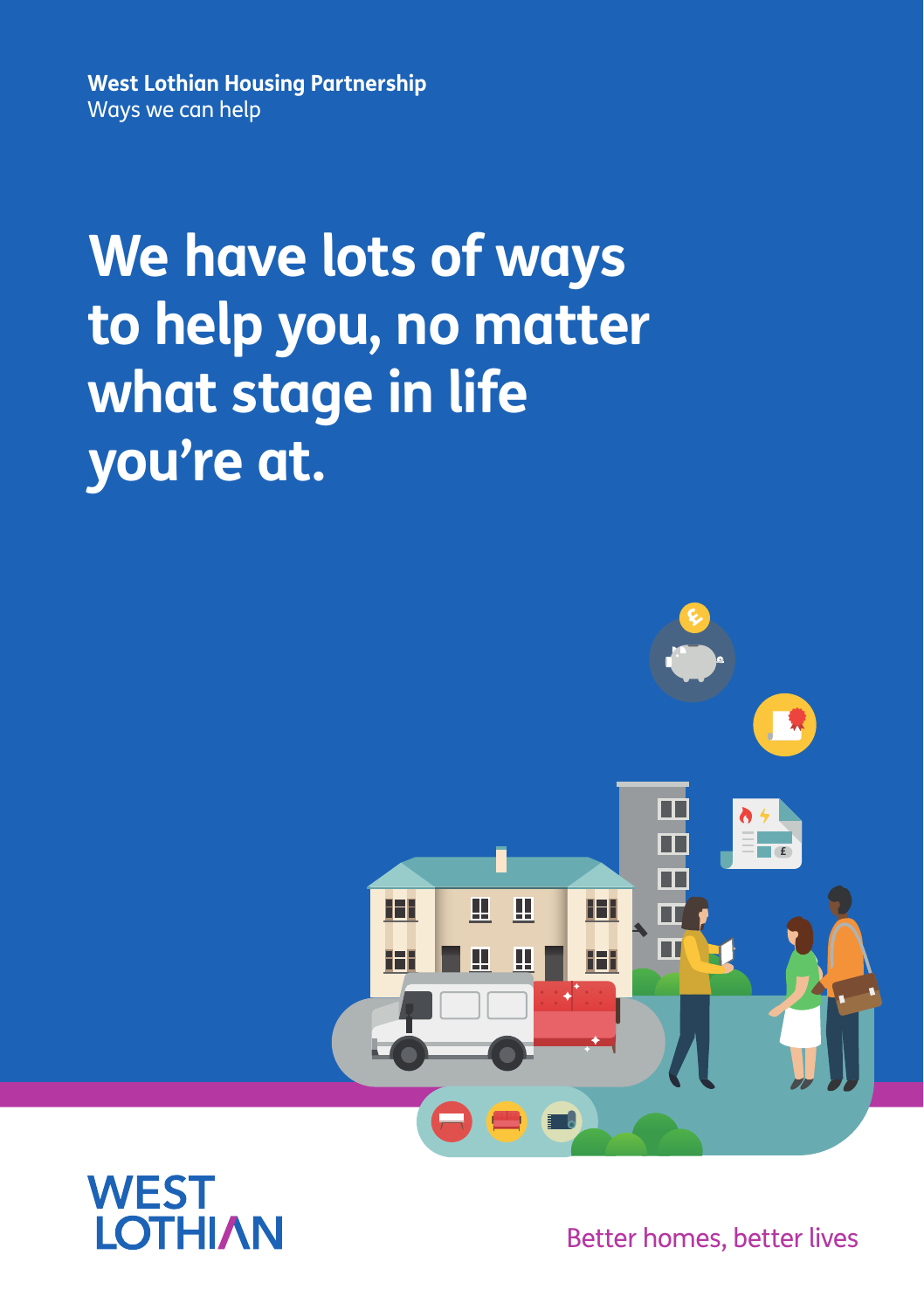### **Sign up for My WLHP Ways we can help**

| <br><b>Contract Contract</b><br>$-$ | $\frac{1}{2} \left( \frac{1}{2} \right) \left( \frac{1}{2} \right) \left( \frac{1}{2} \right) \left( \frac{1}{2} \right) \left( \frac{1}{2} \right) \left( \frac{1}{2} \right) \left( \frac{1}{2} \right) \left( \frac{1}{2} \right) \left( \frac{1}{2} \right) \left( \frac{1}{2} \right) \left( \frac{1}{2} \right) \left( \frac{1}{2} \right) \left( \frac{1}{2} \right) \left( \frac{1}{2} \right) \left( \frac{1}{2} \right) \left( \frac{1}{2} \right) \left( \frac$<br>۰<br>the control of the control of |  |
|-------------------------------------|------------------------------------------------------------------------------------------------------------------------------------------------------------------------------------------------------------------------------------------------------------------------------------------------------------------------------------------------------------------------------------------------------------------------------------------------------------------------------------------------------------------|--|
| the control of the control of the   |                                                                                                                                                                                                                                                                                                                                                                                                                                                                                                                  |  |

The easiest way to get in touch is online, you can pay your rent and view all your account information at **My WLHP**. To register visit **www.wlhp.org**

WLHP has lots of ways to help you settle into your home and to cope with life, whatever stage you are at.

Here we explain some of the ways we can help you.

| <b>What's inside?</b>     |               |
|---------------------------|---------------|
| Worried about money?      | $\mathcal{P}$ |
| Need support settling in? | 6             |
| Over 60 or disabled?      | ጸ             |
| Want to get online?       | 10            |



We can produce information on request in large print, Braille and audio formats. Visit www.wlhp.org or contact your local housing officer.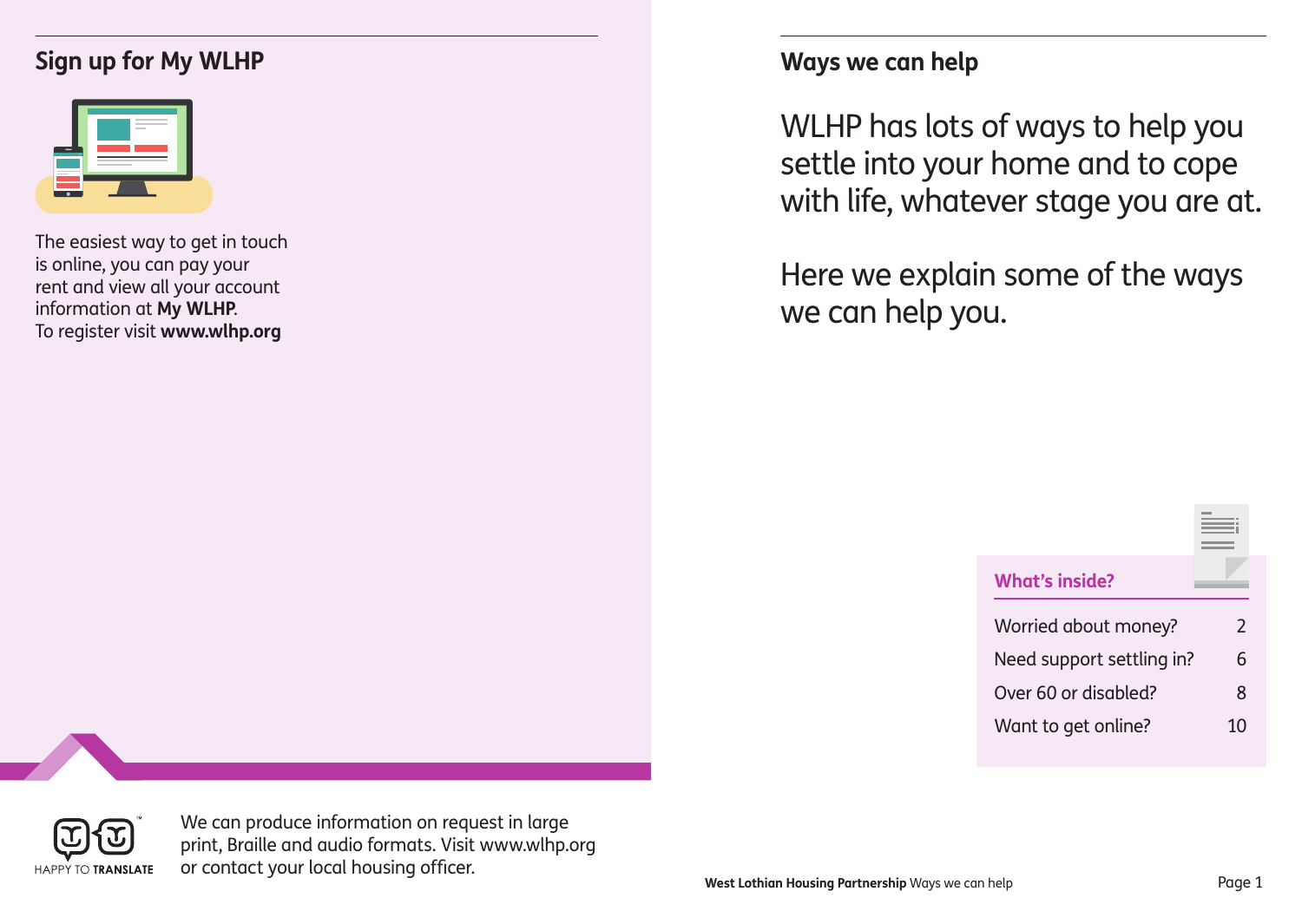### **Worried about money?**

We can help. If you ever think you need extra support, please talk to your housing officer.



#### **Money and benefits**

Our money advisors can help you budget, manage your finances and deal with any debt you may have.

Welfare benefits advisors are on hand to make sure you're claiming all the benefits and tax credits you're entitled to.

Speak to your housing officer to make an appointment or book a visit at **My WLHP.**

#### **Don't go hungry**

Are you worried about putting food on the table for yourself or your family?

Don't be embarrassed to ask for help – we're here to support you.

Our Eat Well scheme helps tenants who face real hardship and who may be forced to turn to food banks. Eat Well is about more than just emergency food parcels.

Our expert money, debt and budgeting support can help you in the months and years ahead. Speak to your housing officer or ask for support online at **My WLHP.**



Speak to your **housing officer** or visit **www. wlhp.org** for more ways we can help.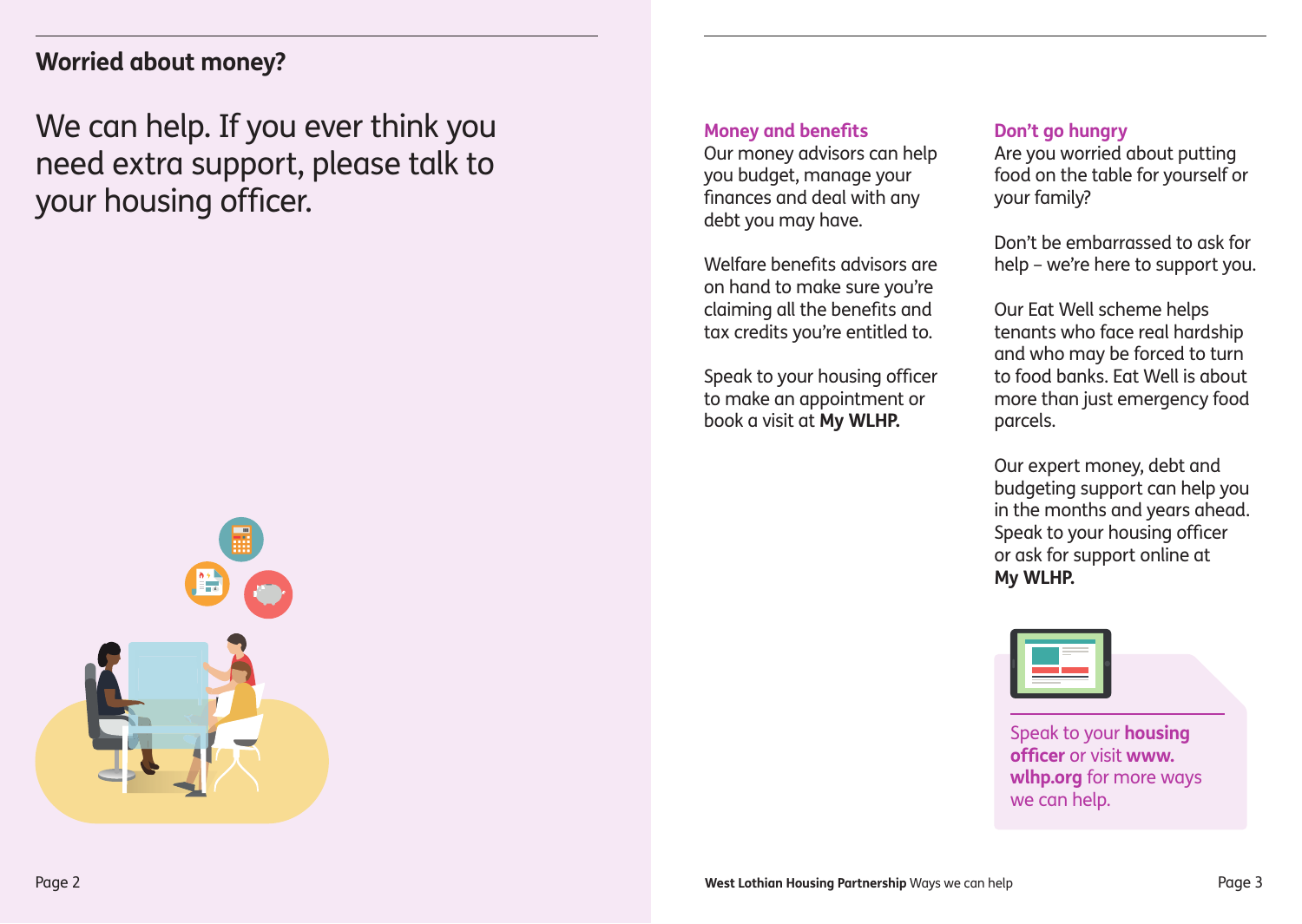### **Worried about money?**

#### **Advice on fuel bills**

Our fuel advisors help tenants of all ages find the lowest energy rates. Don't pay too much for your electricity and gas.

Advisors can also arrange lowcost repayments if you have fallen behind with payments – or, in some cases, get debts written off.

#### **Banking**

Many people worry about getting charges on a bank account. But we can help. We'll help you open a fee-free bank account where you won't be charged when a direct debit or standing order fails.

And if you pay your rent by Direct Debit and have a feefree account, we can help you get a £50 buffer – similar to an overdraft – on your account. The £50 buffer scheme is available thanks to a partnership with Pollok Credit Union.

Talk to your housing officer about a fee-free bank account or about the £50 buffer.

#### **Jobs and training**

We have a range of ways to help people into jobs and training.

We recruit Modern Apprentices each year and have other employability schemes to support people in our communities.

We encourage our contractors to provide jobs and training for tenants through our Wheatley Pledge scheme. To find out more and see the latest job opportunities go to **www.wlhp.org/jobs-and-training**





Speak to your **housing officer** about the ways we can help or visit **www. wlhp.org** for more.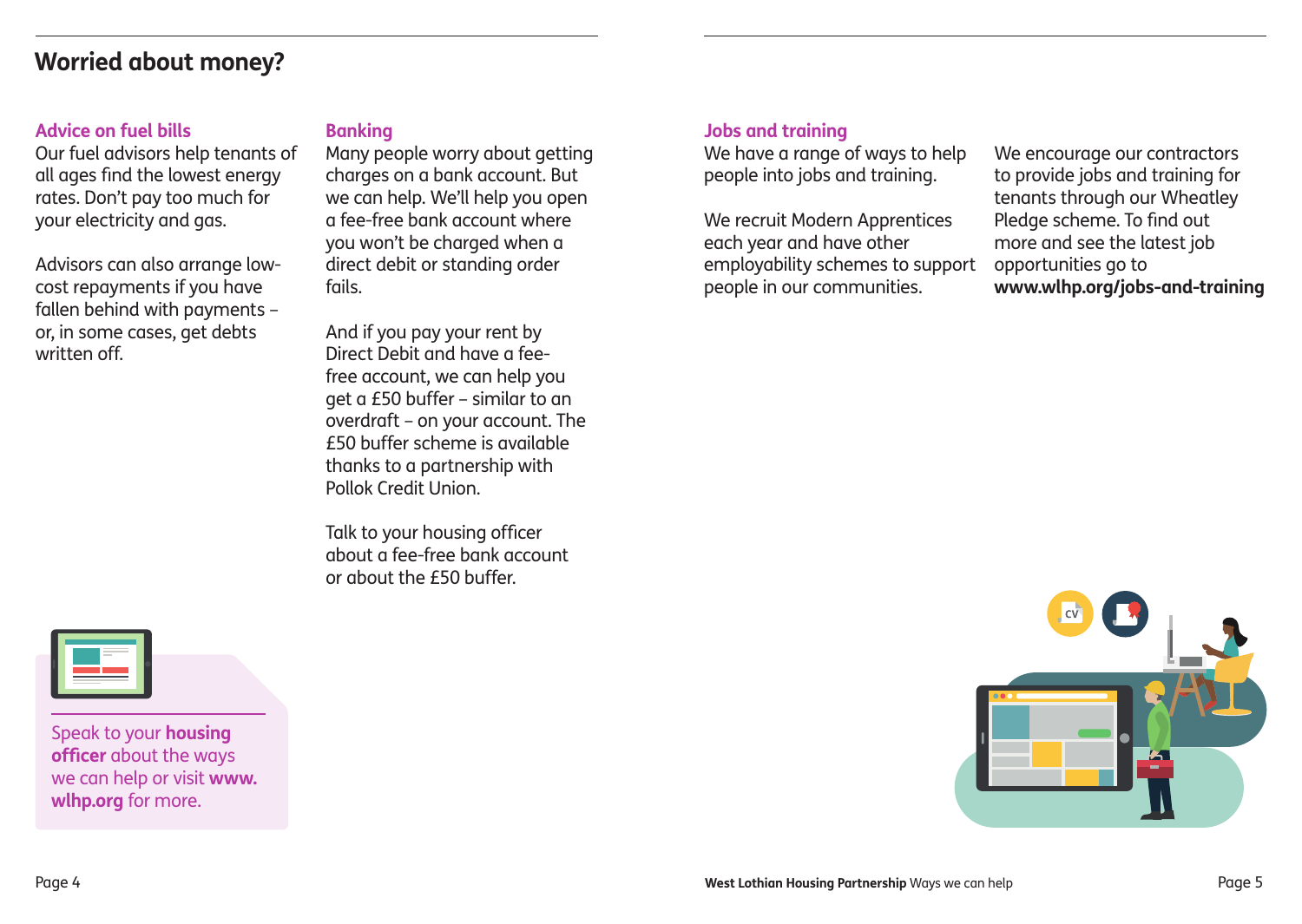### **Need support settling in?**

We're here to make sure you have everything you need to settle in to your home and your local community. Speak to your housing officer about any extra support you need.



#### **My Great Start**

We're here to help you get off to a great start in your new home.

'My Great Start' offers free, confidential and independent support to help new tenants stay in their home for years to come.

What help can I get?

- budget, debt and money advice
- support to help you into work
- support with benefits
- fuel advice
- helping hand to furnish your new home
- getting online for free.



For more information about our furniture service speak to your **housing officer** or email **dutyofficerpfl@wlhp.org** 

### **Furniture packages**

We also have a range of greatvalue furniture packages to make your house a home.

We'll work with you so the furniture you choose is right for your needs and budget.

You could get carpets, sofas, beds, a cooker and more in a two-year contract.

There are two furniture packages to suit your needs and budget, a basic package and a medium package. Both are available on two-year contracts.

Speak to your housing officer to find out if this is the right option for you. If it's not the best option, we've other ways to help you furnish your home.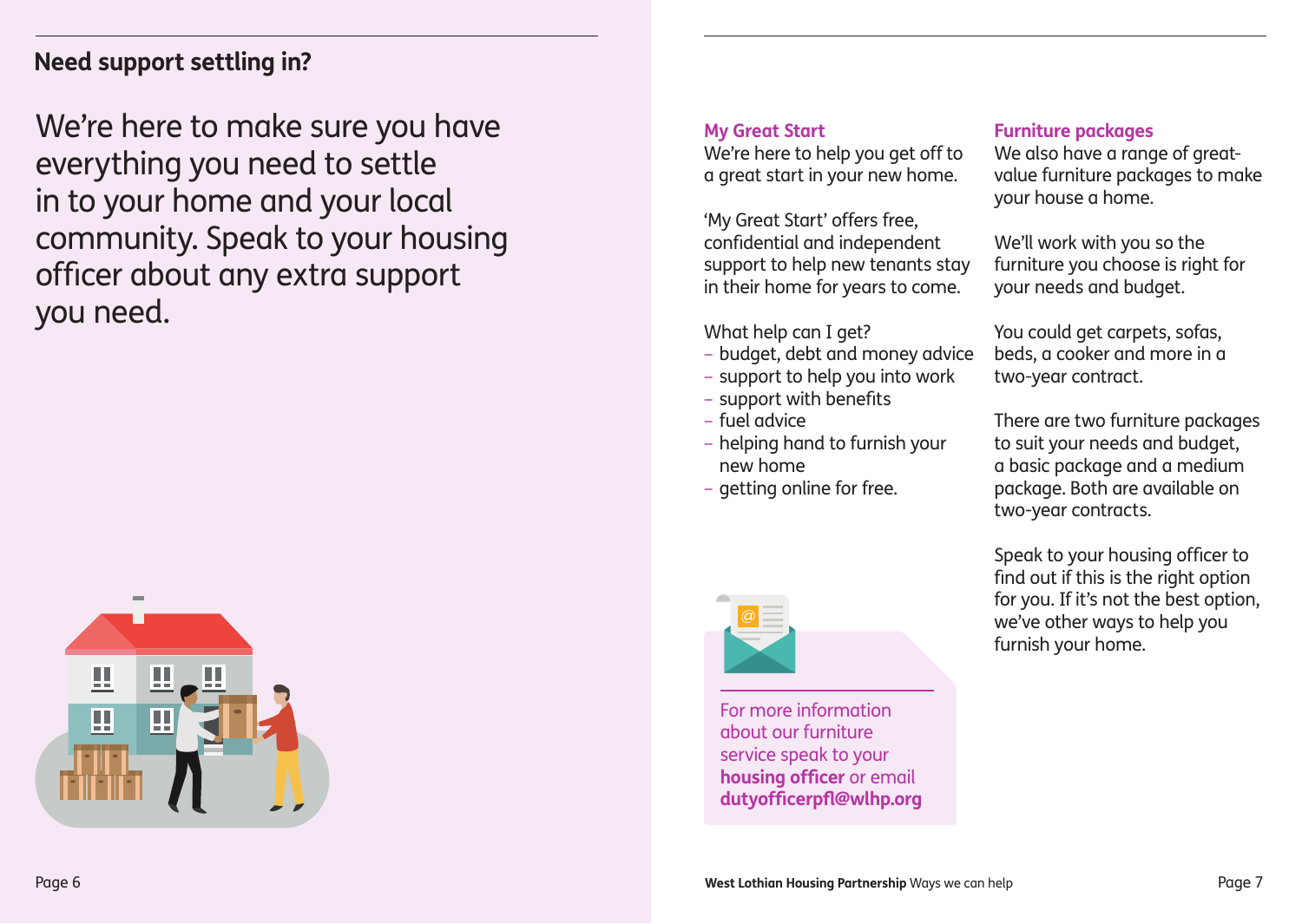### **Need support to settle in?**

#### **Home Comforts – recycled furniture**

Our Home Comforts service helps tenants who need furniture but can't afford it.

We take unwanted pieces of furniture, clean them and make them as good as new. We'll pass them to tenants who need it most.

Speak to your housing officer or login to **My WLHP** at **www.wlhp.org**

#### **Tenancy Support Service**

Our Tenancy Support Service is a lifeline to people who may be struggling to make a go of their home. There are many reasons why people may not always manage to live well and stay safe at home – anything from debt to health problems.

Our Tenancy Support Service, run in partnership with Loretto, will give people personalised support.

The team can help with everything including: money and debt advice; applying for jobs; accessing support for mental health or addiction issues; or getting out into the community more.

### **Over 60 or disabled?**

## **Handyperson service**

If you are over the age of 60 or disabled then our Handyperson Service could be for you. You can use it as often as you like. The only cost will be any materials you buy.

#### **A Handyperson can:**

- change plugs and sockets
- change light bulbs and strip lights
- clean internal windows (every six weeks)
- build furniture
- patch repairs to plaster
- plumb-in a washing machine
- fix loose carpets/tiles/flooring
- fit smoke alarms and replace batteries
- make small repairs to furniture
- hang curtains and blinds.

Speak to your housing officer or go online to **www.wlhp.org /ways-we-can-help** for more details and to find out if you qualify.



### **Handyperson service** Book an appointment call **0800 111 4404.** The office is open 8.30am–5pm, Monday to Friday.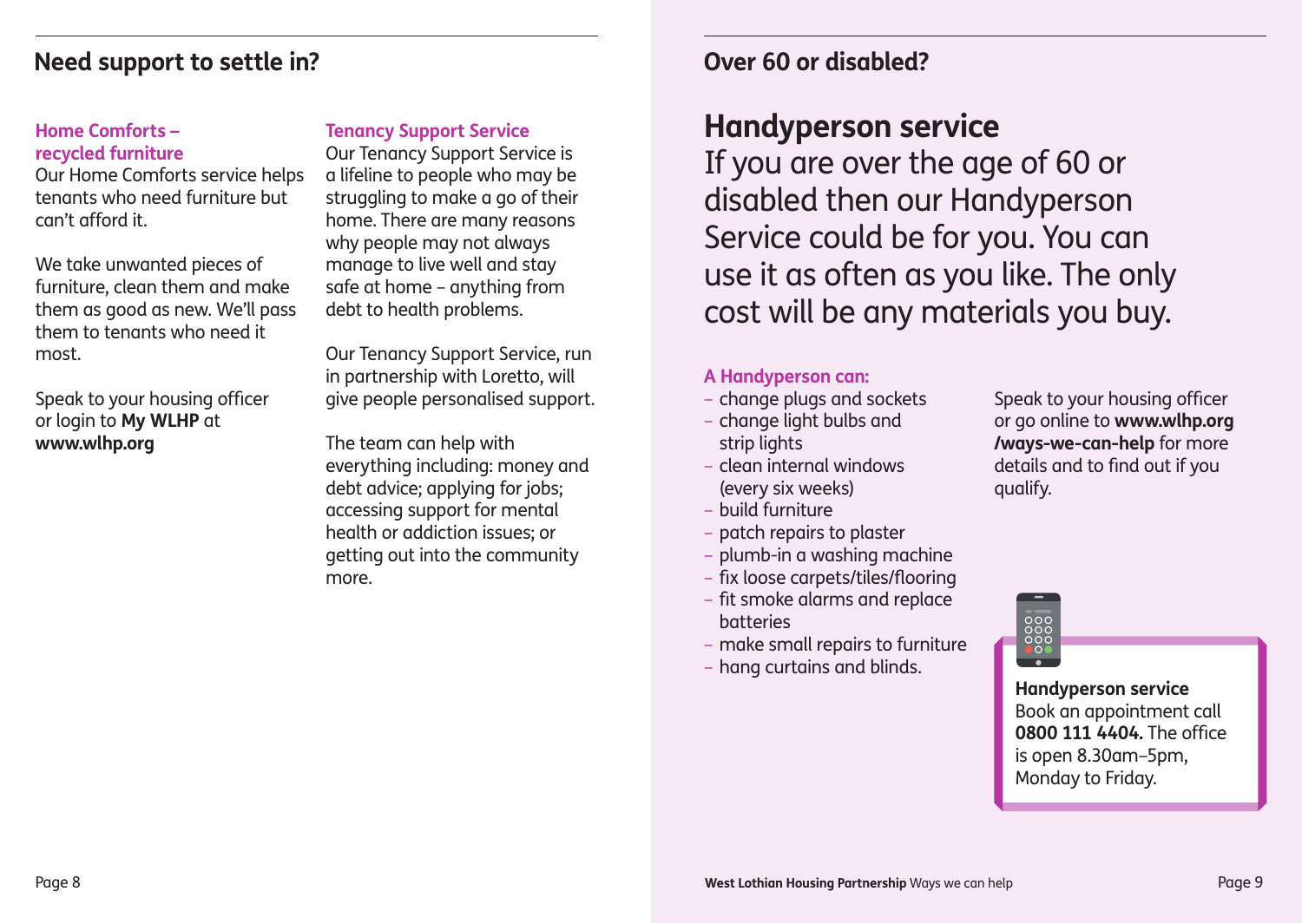### **Over 60 or disabled?**

#### **Disabled adaptations**

We know there's no place like home. By making a few small changes at home we can help disabled tenants live safely and independently without having to move.

There are two types of disabled adaptations, small and big.

#### **Small disabled adaptations** We can fit:

- handrails
- grabrails
- lever taps
- higher/lower power points
- an overbath shower.

#### **Big disabled adaptations** We can fit:

- ramps
- level access showers
- extensions.

An occupational therapist will visit your home to look at your needs.

Ask your **housing officer** about adaptations you'd like in your home or find out more at **www.wlhp.org**

### **Want to get online?**

Accessing our services is easy with **My WLHP,** our online account. You can pay your rent, report repairs and much more, all at a time and place that suits you.

Our Click & Connect centres are a great help if you need support to get online.

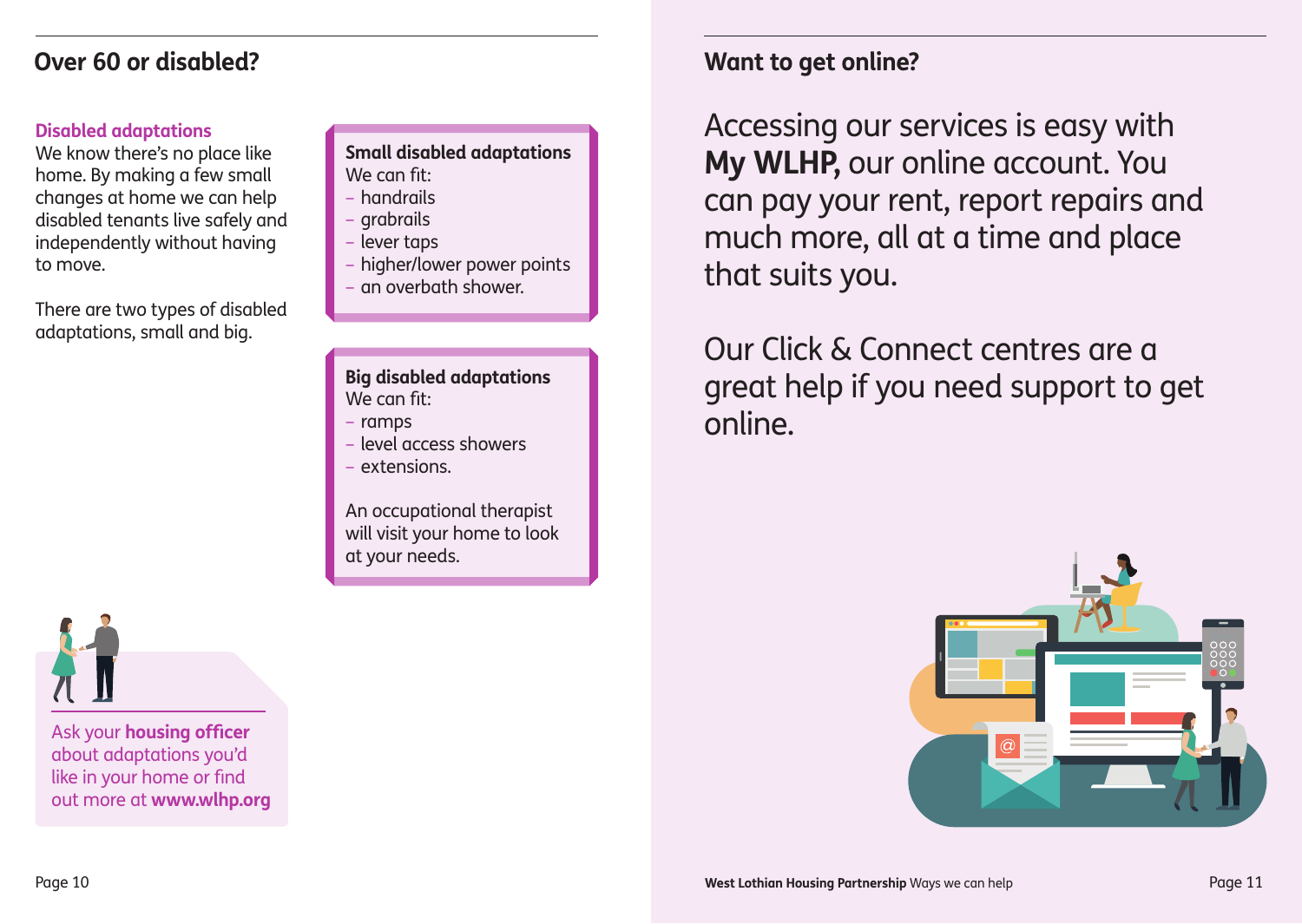### **Want to get online?**

#### **Click & Connect centres**

Getting online has never been more important. The internet can help you find work, gain qualifications, cut your energy and shopping bills, and use **My WLHP**, our online services.

Our Click & Connect centres are a great help if you need support to get online.

This is why we've teamed up with our parent company, Wheatley Group, to fund free computer learning centres for people in our communities.

You can get free use of computers in the centres – and free wifi.

There's expert training on hand to help people use a computer, look for work and more.

A study carried out by WLHP showed tenants saved on average £187 by using internet shopping.



### **Need to get in touch?**

We're always here to help.



Speak to your **housing officer**



Visit us at **www.wlhp.org**



Call us free on **01506 416 438**



Email us on **talk@wlhp.org**



Find us on Facebook **www.facebook.com /wlhousingpartnership**



**WLHP Customer Service Centre, Lipton House, 170 Crown Street, Glasgow G5 9XD**



Find you nearest Click & Connect centre at **www.wlhp.org/ways-wecan-help**

> West Lothian Housing Partnership is registered as a company limited by guarantee, registered number SC188968. Scottish Charity No. SC031668. Registered with the Scottish Housing Regulator, number 318. VAT registration no. 135 5317 26. Registered office: Wheatley House, 25 Cochrane Street, Glasgow, G1 1HL.

Printed on 100% recycled paper. Please recycle responsibly.